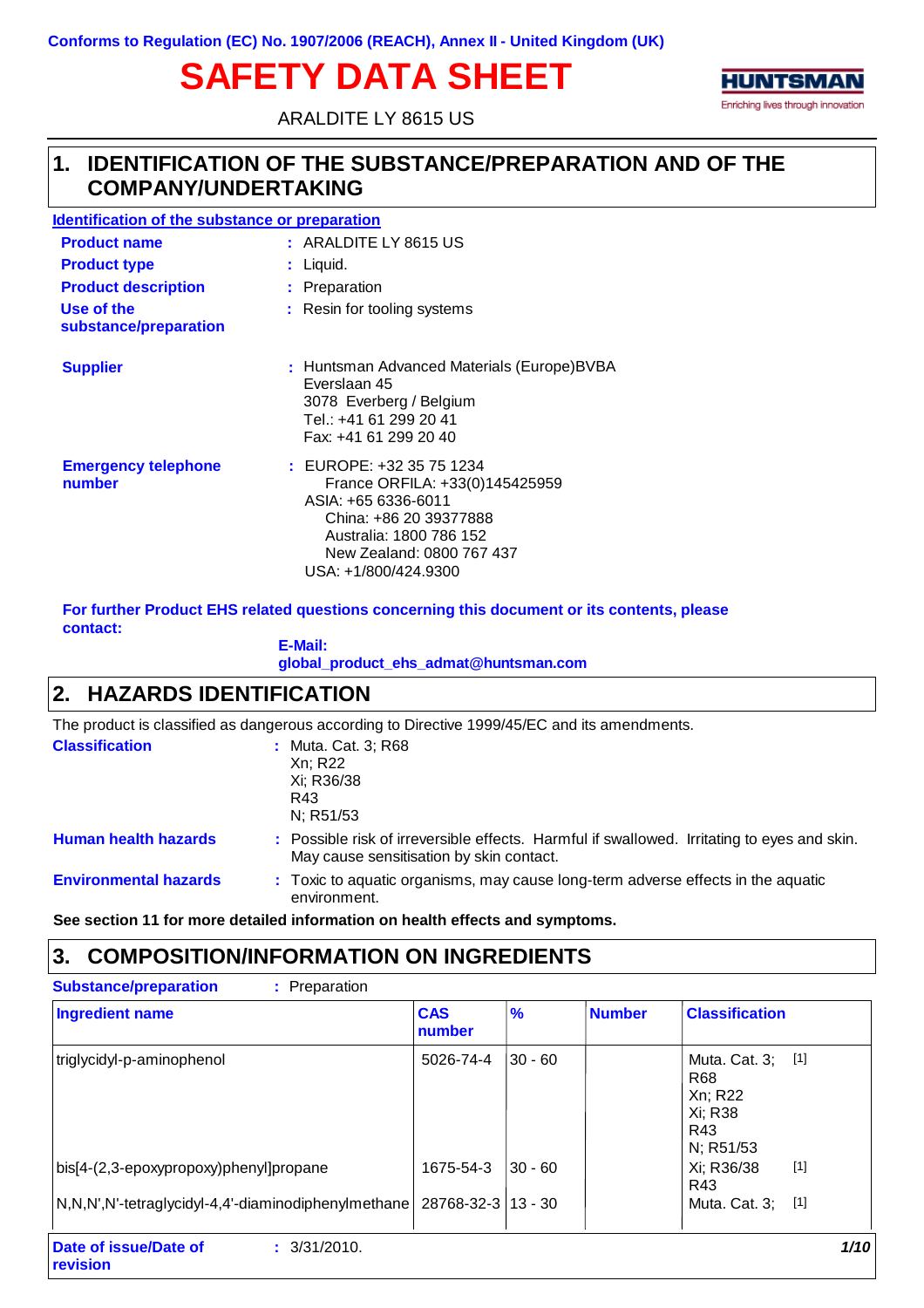# **3. COMPOSITION/INFORMATION ON INGREDIENTS**

| butanedioldiglycidyl ether                                          | 2425-79-8 | $ 3 - 7 $ | <b>R68</b><br>R43<br>N; R51/53<br>$[1]$<br>Xn; R20/21<br>Xi; R36/38<br>R43<br>R52/53 |  |
|---------------------------------------------------------------------|-----------|-----------|--------------------------------------------------------------------------------------|--|
| See section 16 for the full text of the R-phrases<br>declared above |           |           |                                                                                      |  |

**There are no additional ingredients present which, within the current knowledge of the supplier and in the concentrations applicable, are classified as hazardous to health or the environment and hence require reporting in this section.**

[1] Substance classified with a health or environmental hazard

[2] Substance with a workplace exposure limit

[3] PBT-substance

[4] vPvB-substance

**Occupational exposure limits, if available, are listed in section 8.**

#### **4. FIRST AID MEASURES**

| <b>First-aid measures</b>         |                                                                                                                                                                                                                                                                                                                                                                                                                                                                                                                                                                                                                                                                                                                                                      |
|-----------------------------------|------------------------------------------------------------------------------------------------------------------------------------------------------------------------------------------------------------------------------------------------------------------------------------------------------------------------------------------------------------------------------------------------------------------------------------------------------------------------------------------------------------------------------------------------------------------------------------------------------------------------------------------------------------------------------------------------------------------------------------------------------|
| <b>Inhalation</b>                 | Move exposed person to fresh air. Keep person warm and at rest. If not breathing, if<br>breathing is irregular or if respiratory arrest occurs, provide artificial respiration or<br>oxygen by trained personnel. It may be dangerous to the person providing aid to give<br>mouth-to-mouth resuscitation. Get medical attention. If unconscious, place in<br>recovery position and get medical attention immediately. Maintain an open airway.<br>Loosen tight clothing such as a collar, tie, belt or waistband. In case of inhalation of<br>decomposition products in a fire, symptoms may be delayed. The exposed person<br>may need to be kept under medical surveillance for 48 hours.                                                         |
| <b>Ingestion</b>                  | : Wash out mouth with water. Remove dentures if any. Move exposed person to fresh<br>air. Keep person warm and at rest. If material has been swallowed and the exposed<br>person is conscious, give small quantities of water to drink. Stop if the exposed<br>person feels sick as vomiting may be dangerous. Do not induce vomiting unless<br>directed to do so by medical personnel. If vomiting occurs, the head should be kept<br>low so that vomit does not enter the lungs. Get medical attention. Never give<br>anything by mouth to an unconscious person. If unconscious, place in recovery<br>position and get medical attention immediately. Maintain an open airway. Loosen<br>tight clothing such as a collar, tie, belt or waistband. |
| <b>Skin contact</b>               | : Flush contaminated skin with plenty of water. Remove contaminated clothing and<br>shoes. Wash contaminated clothing thoroughly with water before removing it, or wear<br>gloves. Continue to rinse for at least 10 minutes. Get medical attention. In the event<br>of any complaints or symptoms, avoid further exposure. Wash clothing before reuse.<br>Clean shoes thoroughly before reuse.                                                                                                                                                                                                                                                                                                                                                      |
| <b>Eye contact</b>                | Immediately flush eyes with plenty of water, occasionally lifting the upper and lower<br>eyelids. Check for and remove any contact lenses. Continue to rinse for at least 10<br>minutes. Get medical attention.                                                                                                                                                                                                                                                                                                                                                                                                                                                                                                                                      |
| <b>Protection of first-aiders</b> | : No action shall be taken involving any personal risk or without suitable training. It may<br>be dangerous to the person providing aid to give mouth-to-mouth resuscitation. Wash<br>contaminated clothing thoroughly with water before removing it, or wear gloves.                                                                                                                                                                                                                                                                                                                                                                                                                                                                                |
| <b>Notes to physician</b>         | : In case of inhalation of decomposition products in a fire, symptoms may be delayed.<br>The exposed person may need to be kept under medical surveillance for 48 hours.<br>a chatallach le fanns athans an baile bha affaith ann chann                                                                                                                                                                                                                                                                                                                                                                                                                                                                                                              |
| a a a tha an Aldh Baile a         |                                                                                                                                                                                                                                                                                                                                                                                                                                                                                                                                                                                                                                                                                                                                                      |

**See section 11 for more detailed information on health effects and symptoms.**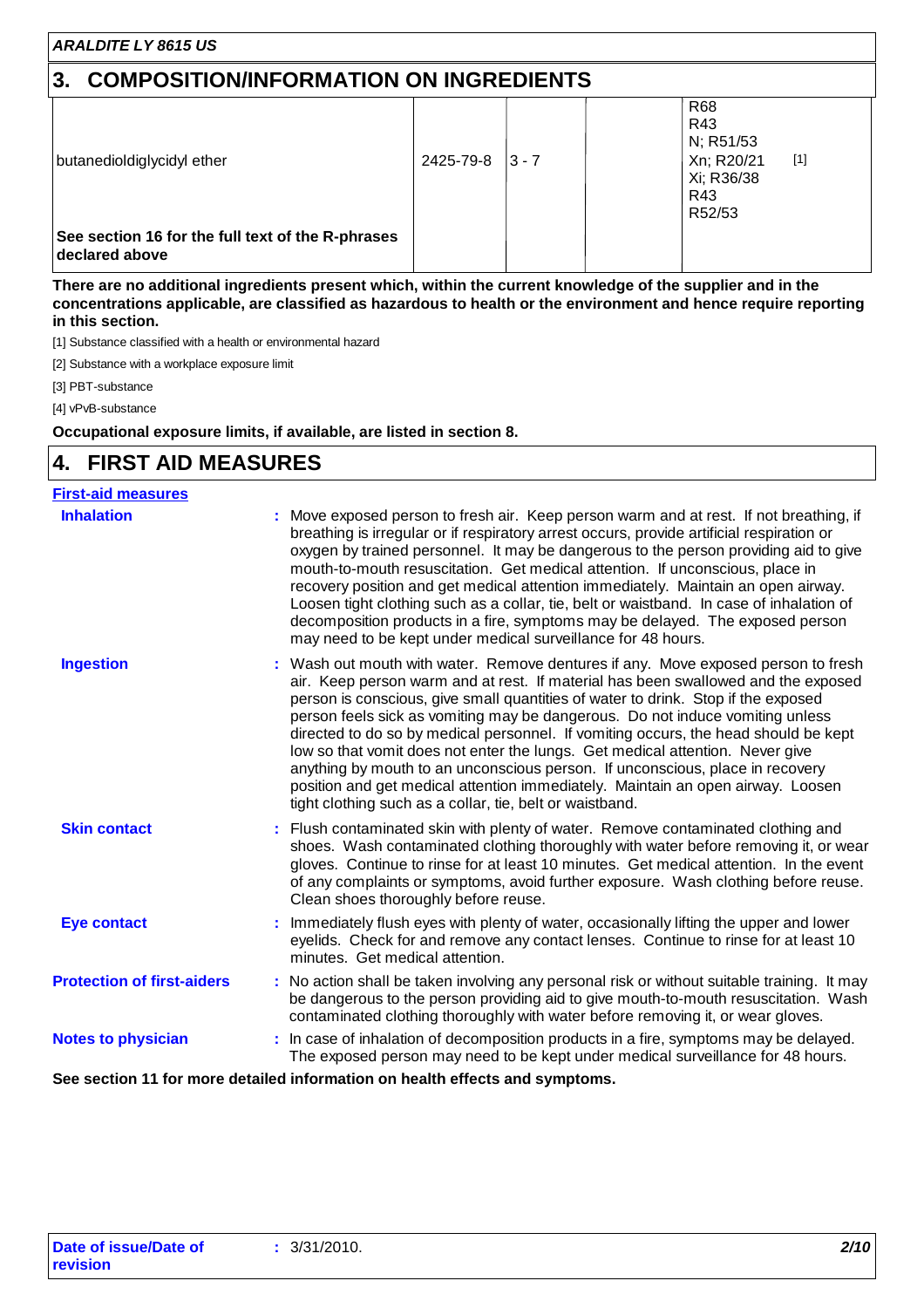# **5. FIRE-FIGHTING MEASURES**

| <b>Extinguishing media</b>                               |                                                                                                                                                                                                                                                                                                                                                                                                                                                                                 |
|----------------------------------------------------------|---------------------------------------------------------------------------------------------------------------------------------------------------------------------------------------------------------------------------------------------------------------------------------------------------------------------------------------------------------------------------------------------------------------------------------------------------------------------------------|
| <b>Suitable</b><br><b>Not suitable</b>                   | : Use an extinguishing agent suitable for the surrounding fire.<br>: None known.                                                                                                                                                                                                                                                                                                                                                                                                |
| <b>Special exposure hazards</b>                          | : In a fire or if heated, a pressure increase will occur and the container may burst.<br>Promptly isolate the scene by removing all persons from the vicinity of the incident if<br>there is a fire. No action shall be taken involving any personal risk or without suitable<br>training. This material is toxic to aquatic organisms. Fire water contaminated with this<br>material must be contained and prevented from being discharged to any waterway,<br>sewer or drain. |
| <b>Hazardous thermal</b><br>decomposition products       | : Burning produces obnoxious and toxic fumes., Carbon oxides, Nitrogen oxides                                                                                                                                                                                                                                                                                                                                                                                                   |
| <b>Special protective</b><br>equipment for fire-fighters | : Fire-fighters should wear appropriate protective equipment and self-contained<br>breathing apparatus (SCBA) with a full face-piece operated in positive pressure mode.                                                                                                                                                                                                                                                                                                        |

# **6. ACCIDENTAL RELEASE MEASURES**

| <b>Personal precautions</b>      | : No action shall be taken involving any personal risk or without suitable training.<br>Evacuate surrounding areas. Keep unnecessary and unprotected personnel from<br>entering. Do not touch or walk through spilt material. Avoid breathing vapour or mist.<br>Provide adequate ventilation. Wear appropriate respirator when ventilation is<br>inadequate. Put on appropriate personal protective equipment (see section 8).                                                                                                                                                                                                                                                                                   |
|----------------------------------|-------------------------------------------------------------------------------------------------------------------------------------------------------------------------------------------------------------------------------------------------------------------------------------------------------------------------------------------------------------------------------------------------------------------------------------------------------------------------------------------------------------------------------------------------------------------------------------------------------------------------------------------------------------------------------------------------------------------|
| <b>Environmental precautions</b> | : Avoid dispersal of spilt material and runoff and contact with soil, waterways, drains<br>and sewers. Inform the relevant authorities if the product has caused environmental<br>pollution (sewers, waterways, soil or air). Water polluting material. May be harmful to<br>the environment if released in large quantities.                                                                                                                                                                                                                                                                                                                                                                                     |
| <b>Methods for cleaning up</b>   |                                                                                                                                                                                                                                                                                                                                                                                                                                                                                                                                                                                                                                                                                                                   |
| <b>Small spill</b>               | : Stop leak if without risk. Move containers from spill area. Dilute with water and mop<br>up if water-soluble. Alternatively, or if water-insoluble, absorb with an inert dry<br>material and place in an appropriate waste disposal container. Dispose of via a<br>licensed waste disposal contractor.                                                                                                                                                                                                                                                                                                                                                                                                          |
| <b>Large spill</b>               | : Stop leak if without risk. Move containers from spill area. Approach the release from<br>upwind. Prevent entry into sewers, water courses, basements or confined areas.<br>Wash spillages into an effluent treatment plant or proceed as follows. Contain and<br>collect spillage with non-combustible, absorbent material e.g. sand, earth, vermiculite<br>or diatomaceous earth and place in container for disposal according to local<br>regulations (see section 13). Dispose of via a licensed waste disposal contractor.<br>Contaminated absorbent material may pose the same hazard as the spilt product.<br>Note: see section 1 for emergency contact information and section 13 for waste<br>disposal. |

### **HANDLING AND STORAGE 7.**

| <b>Handling</b>       | : Put on appropriate personal protective equipment (see section 8). Eating, drinking<br>and smoking should be prohibited in areas where this material is handled, stored and<br>processed. Workers should wash hands and face before eating, drinking and<br>smoking. Persons with a history of skin sensitization problems should not be<br>employed in any process in which this product is used. Do not get in eyes or on skin<br>or clothing. Do not ingest. Avoid breathing vapour or mist. Avoid release to the<br>environment. Refer to special instructions/safety data sheet. If during normal use the<br>material presents a respiratory hazard, use only with adequate ventilation or wear<br>appropriate respirator. Keep in the original container or an approved alternative made<br>from a compatible material, kept tightly closed when not in use. Empty containers<br>retain product residue and can be hazardous. Do not reuse container. |
|-----------------------|--------------------------------------------------------------------------------------------------------------------------------------------------------------------------------------------------------------------------------------------------------------------------------------------------------------------------------------------------------------------------------------------------------------------------------------------------------------------------------------------------------------------------------------------------------------------------------------------------------------------------------------------------------------------------------------------------------------------------------------------------------------------------------------------------------------------------------------------------------------------------------------------------------------------------------------------------------------|
| <b>Storage</b>        | : Store between the following temperatures: 2 to $8^{\circ}$ C (35.6 to 46.4 $^{\circ}$ F). Store in<br>accordance with local regulations. Store in original container protected from direct<br>sunlight in a dry, cool and well-ventilated area, away from incompatible materials (see<br>section 10) and food and drink. Keep container tightly closed and sealed until ready<br>for use. Containers that have been opened must be carefully resealed and kept<br>upright to prevent leakage. Do not store in unlabelled containers. Use appropriate<br>containment to avoid environmental contamination.                                                                                                                                                                                                                                                                                                                                                  |
| Date of issue/Date of | : 3/31/2010.<br>3/10 I                                                                                                                                                                                                                                                                                                                                                                                                                                                                                                                                                                                                                                                                                                                                                                                                                                                                                                                                       |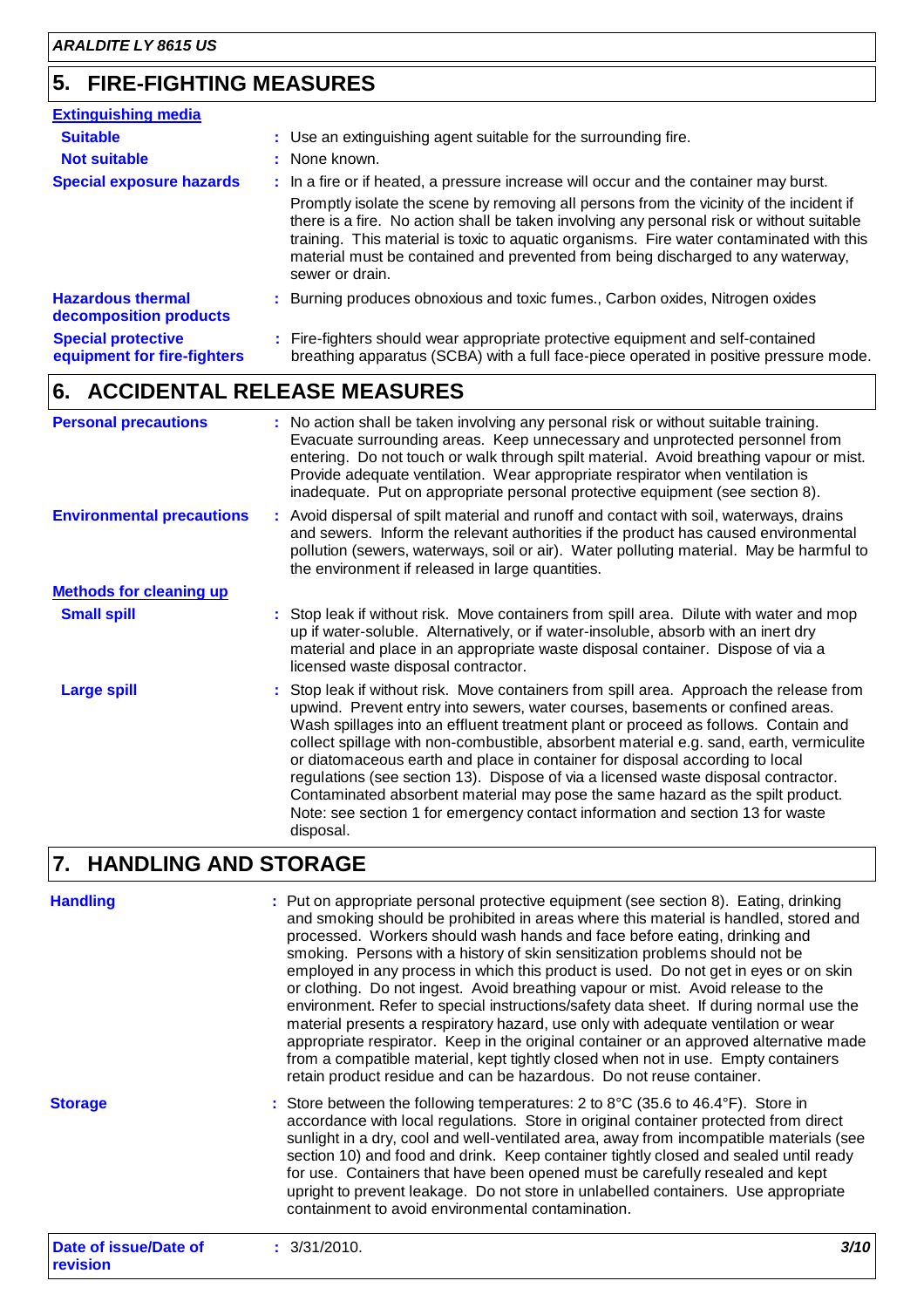# **7. HANDLING AND STORAGE**

**Storage hazard class Huntsman Advanced Materials**

**:** Storage class 10, Environmentally hazardous liquids

#### **Packaging materials**

**Recommended :** Use original container.

# **8. EXPOSURE CONTROLS/PERSONAL PROTECTION**

| <b>Ingredient name</b>                           | <b>Occupational exposure limits</b>                                                                                                                                                                                                                                                                                                                                                                                                                                                                                          |
|--------------------------------------------------|------------------------------------------------------------------------------------------------------------------------------------------------------------------------------------------------------------------------------------------------------------------------------------------------------------------------------------------------------------------------------------------------------------------------------------------------------------------------------------------------------------------------------|
| No exposure limit value known.                   |                                                                                                                                                                                                                                                                                                                                                                                                                                                                                                                              |
|                                                  |                                                                                                                                                                                                                                                                                                                                                                                                                                                                                                                              |
| <b>Recommended monitoring</b><br>procedures      | : If this product contains ingredients with exposure limits, personal, workplace<br>atmosphere or biological monitoring may be required to determine the effectiveness<br>of the ventilation or other control measures and/or the necessity to use respiratory<br>protective equipment. Reference should be made to European Standard EN 689 for<br>methods for the assessment of exposure by inhalation to chemical agents and<br>national guidance documents for methods for the determination of hazardous<br>substances. |
| <b>Exposure controls</b>                         |                                                                                                                                                                                                                                                                                                                                                                                                                                                                                                                              |
| <b>Occupational exposure</b><br><b>controls</b>  | If user operations generate dust, fumes, gas, vapour or mist, use process enclosures,<br>local exhaust ventilation or other engineering controls to keep worker exposure to<br>airborne contaminants below any recommended or statutory limits.                                                                                                                                                                                                                                                                              |
| <b>Hygiene measures</b>                          | : Wash hands, forearms and face thoroughly after handling chemical products, before<br>eating, smoking and using the lavatory and at the end of the working period.<br>Appropriate techniques should be used to remove potentially contaminated clothing.<br>Wash contaminated clothing before reusing. Ensure that eyewash stations and safety<br>showers are close to the workstation location.                                                                                                                            |
| <b>Respiratory protection</b>                    | : Use a properly fitted, air-purifying or air-fed respirator complying with an approved<br>standard if a risk assessment indicates this is necessary. Respirator selection must<br>be based on known or anticipated exposure levels, the hazards of the product and the<br>safe working limits of the selected respirator.                                                                                                                                                                                                   |
| <b>Hand protection</b>                           | Material of gloves for long term application (BTT>480min):                                                                                                                                                                                                                                                                                                                                                                                                                                                                   |
|                                                  | (BTT = Break Through Time)                                                                                                                                                                                                                                                                                                                                                                                                                                                                                                   |
|                                                  | Ethyl Vinyl Alcohol Laminate (EVAL), butyl rubber                                                                                                                                                                                                                                                                                                                                                                                                                                                                            |
|                                                  | Material of gloves for short term/splash application (10min <btt<480min):<br>nitrile rubber</btt<480min):<br>                                                                                                                                                                                                                                                                                                                                                                                                                |
|                                                  | Use gloves approved to relevant standards e.g. EN 374 (Europe), F739 (US).<br>Suitability and durability of a glove is dependent on usage, e.g. frequency and<br>duration of contact, chemical resistance of glove material and dexterity. Always seek<br>advice from glove suppliers.<br>Additional information can be found for instance at www.gisbau.de.                                                                                                                                                                 |
| <b>Eye protection</b>                            | Safety eyewear complying with an approved standard should be used when a risk<br>assessment indicates this is necessary to avoid exposure to liquid splashes, mists or<br>dusts.                                                                                                                                                                                                                                                                                                                                             |
| <b>Skin protection</b>                           | : Personal protective equipment for the body should be selected based on the task<br>being performed and the risks involved and should be approved by a specialist before<br>handling this product.                                                                                                                                                                                                                                                                                                                          |
| <b>Environmental exposure</b><br><b>controls</b> | : Emissions from ventilation or work process equipment should be checked to ensure<br>they comply with the requirements of environmental protection legislation. In some<br>cases, fume scrubbers, filters or engineering modifications to the process equipment<br>will be necessary to reduce emissions to acceptable levels.                                                                                                                                                                                              |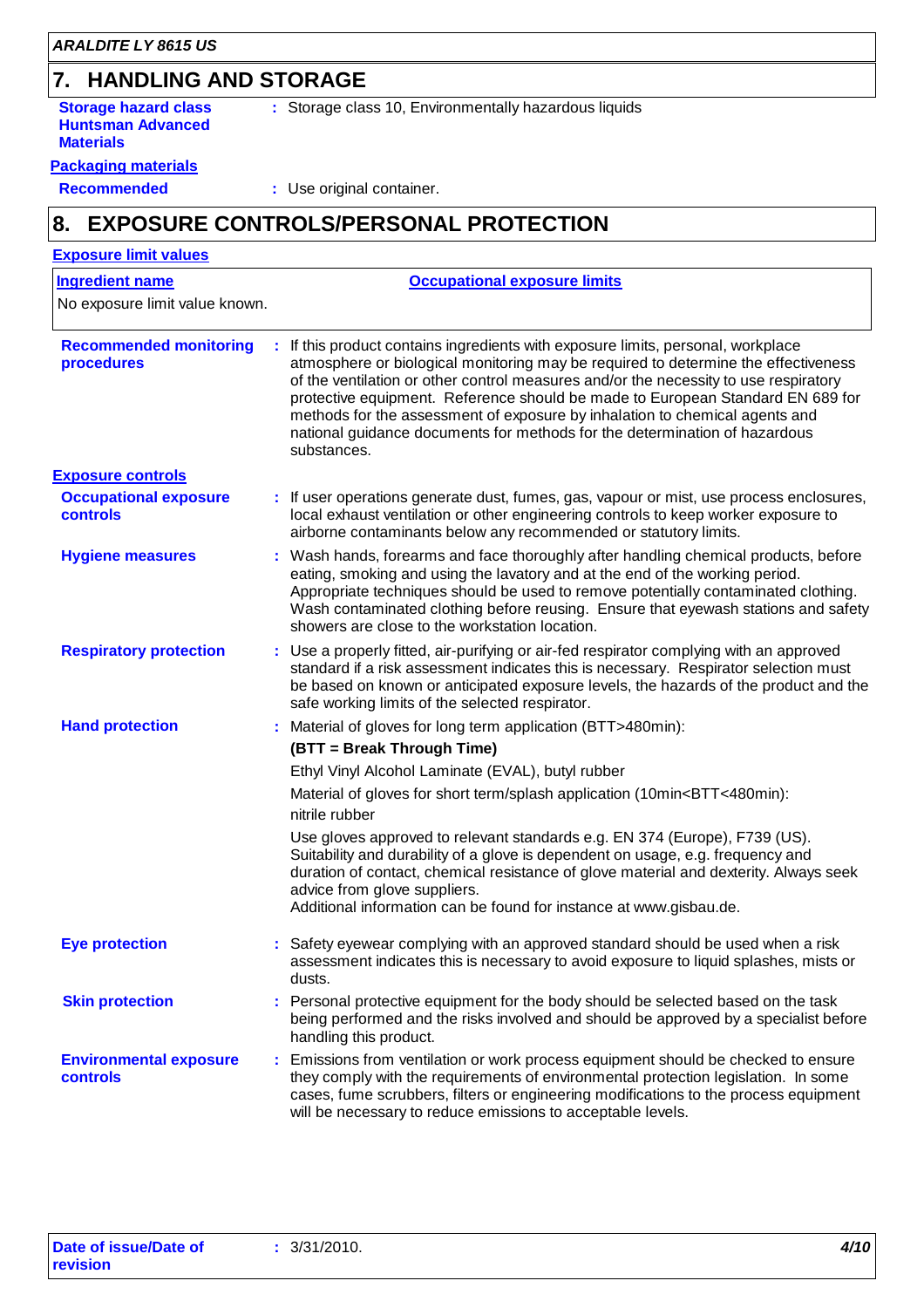# **PHYSICAL AND CHEMICAL PROPERTIES 9.**

| <b>General information</b>                             |                                                                                |    |       |
|--------------------------------------------------------|--------------------------------------------------------------------------------|----|-------|
| <b>Appearance</b>                                      |                                                                                |    |       |
| <b>Physical state</b>                                  | : Liquid. [Paste.]                                                             |    |       |
| <b>Colour</b>                                          | $\therefore$ Brown.                                                            |    |       |
| <b>Odour</b>                                           | $:$ Slight                                                                     |    |       |
| Important health, safety and environmental information |                                                                                |    |       |
| <b>Boiling point</b>                                   | : >200°C (>392°F)                                                              |    |       |
| <b>Flash point</b>                                     | : Closed cup: >100°C (>212°F) [DIN 51758 EN 22719 (Pensky-Martens Closed Cup)] |    |       |
| <b>Decomposition</b><br>temperature                    | : >200°C (>392°F)                                                              |    |       |
| <b>Vapour pressure</b>                                 | : < $0.01$ kPa (< $0.075$ mm Hg)                                               | 20 | deg C |
| <b>Density</b>                                         | : 1.22 g/cm <sup>3</sup> [25 $^{\circ}$ C (77 $^{\circ}$ F)]                   |    |       |
| <b>Water solubility</b>                                | : almost insoluble                                                             |    |       |

# **10. STABILITY AND REACTIVITY**

| <b>Chemical stability</b>                    | : The product is stable.                                                                                  |
|----------------------------------------------|-----------------------------------------------------------------------------------------------------------|
| <b>Possibility of hazardous</b><br>reactions | : Under normal conditions of storage and use, hazardous reactions will not occur.                         |
| <b>Conditions to avoid</b>                   | : Avoid release to the environment. Refer to special instructions/safety data sheet.                      |
| <b>Materials to avoid</b>                    | : strong acids, strong bases, strong oxidising agents                                                     |
| <b>Hazardous decomposition</b><br>products   | : Under normal conditions of storage and use, hazardous decomposition products<br>should not be produced. |
|                                              | Burning produces obnoxious and toxic fumes., Carbon oxides, Nitrogen oxides                               |

# **11. TOXICOLOGICAL INFORMATION**

| <b>Toxicokinetics</b>                                        |                                                                                                                     |                       |                            |                 |
|--------------------------------------------------------------|---------------------------------------------------------------------------------------------------------------------|-----------------------|----------------------------|-----------------|
| <b>Absorption</b>                                            | : Not available.                                                                                                    |                       |                            |                 |
| <b>Distribution</b>                                          | Not available.                                                                                                      |                       |                            |                 |
| <b>Metabolism</b>                                            | Not available.                                                                                                      |                       |                            |                 |
| <b>Elimination</b>                                           | Not available.                                                                                                      |                       |                            |                 |
| <b>Potential acute health effects</b>                        |                                                                                                                     |                       |                            |                 |
| <b>Inhalation</b>                                            | Exposure to decomposition products may cause a health hazard. Serious effects<br>may be delayed following exposure. |                       |                            |                 |
| <b>Ingestion</b>                                             | : Harmful if swallowed. Irritating to mouth, throat and stomach.                                                    |                       |                            |                 |
| <b>Skin contact</b>                                          | : Irritating to skin. May cause sensitisation by skin contact.                                                      |                       |                            |                 |
| <b>Eye contact</b>                                           | : Irritating to eyes.                                                                                               |                       |                            |                 |
| <b>Acute toxicity</b>                                        |                                                                                                                     |                       |                            |                 |
| <b>Product/ingredient name</b><br><b>ARALDITE LY 8615 US</b> | <b>Result</b><br>LD50 Oral                                                                                          | <b>Species</b><br>Rat | <b>Dose</b><br><2000 mg/kg | <b>Exposure</b> |
| <b>Conclusion/Summary</b>                                    | : Not available.                                                                                                    |                       |                            |                 |
| <b>Potential chronic health effects</b>                      |                                                                                                                     |                       |                            |                 |
| <b>Chronic toxicity</b>                                      |                                                                                                                     |                       |                            |                 |
| <b>Conclusion/Summary</b>                                    | : Not available.                                                                                                    |                       |                            |                 |
| <b>Irritation/Corrosion</b>                                  |                                                                                                                     |                       |                            |                 |
| <b>Conclusion/Summary</b>                                    | : Not available.                                                                                                    |                       |                            |                 |
| <b>Sensitiser</b>                                            |                                                                                                                     |                       |                            |                 |
| <b>Product/ingredient name</b>                               | <b>Route of</b><br>exposure                                                                                         | <b>Species</b>        | <b>Result</b>              |                 |
| ARALDITE LY 8615 US                                          | skin                                                                                                                | Guinea pig            | Sensitising                |                 |
| <b>Conclusion/Summary</b>                                    | : Not available.                                                                                                    |                       |                            |                 |
| Date of issue/Date of<br>revision                            | : 3/31/2010.                                                                                                        |                       |                            | 5/10            |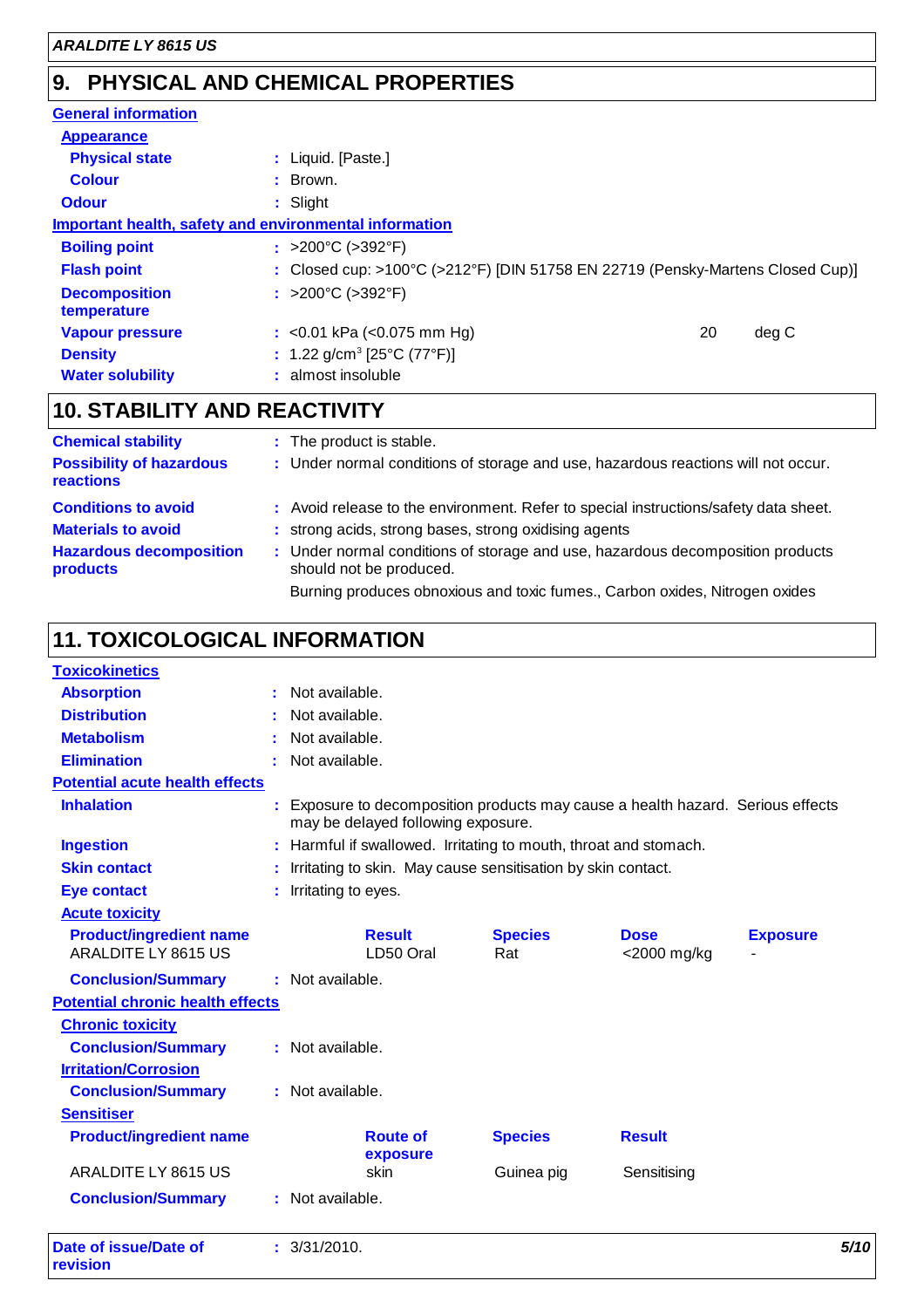$\overline{1}$ 

# **11. TOXICOLOGICAL INFORMATION**

| <b>Carcinogenicity</b>                                                                    |                                                                                    |                                                        |                                                                                                                                                                 |                                                                                      |  |
|-------------------------------------------------------------------------------------------|------------------------------------------------------------------------------------|--------------------------------------------------------|-----------------------------------------------------------------------------------------------------------------------------------------------------------------|--------------------------------------------------------------------------------------|--|
| <b>Conclusion/Summary</b>                                                                 | : Not available.                                                                   |                                                        |                                                                                                                                                                 |                                                                                      |  |
| <b>Mutagenicity</b>                                                                       |                                                                                    |                                                        |                                                                                                                                                                 |                                                                                      |  |
| <b>Product/ingredient name</b><br>N,N,N',N'-tetraglycidyl-4,4'-<br>diaminodiphenylmethane | <b>Test</b>                                                                        |                                                        | <b>Experiment</b><br>In vitro; Mammalian-<br>Animal; Somatic; +/-                                                                                               | <b>Result</b><br>Positive                                                            |  |
|                                                                                           |                                                                                    | OECD 474 Mammalian<br>Erythrocyte<br>Micronucleus Test | In vivo; Mammalian-<br>Animal; Somatic                                                                                                                          | Positive                                                                             |  |
|                                                                                           |                                                                                    |                                                        | In vitro; Mammalian-<br>Animal; Somatic                                                                                                                         | Negative                                                                             |  |
|                                                                                           |                                                                                    |                                                        | In vivo; Mammalian-<br>Animal; Germ                                                                                                                             | Negative                                                                             |  |
|                                                                                           |                                                                                    |                                                        | In vivo; Mammalian-<br>Animal; Germ                                                                                                                             | Negative                                                                             |  |
|                                                                                           |                                                                                    |                                                        | In vivo; Mammalian-                                                                                                                                             | Negative                                                                             |  |
|                                                                                           |                                                                                    |                                                        | Animal; Somatic<br>In vivo; Mammalian-                                                                                                                          | Equivocal                                                                            |  |
| <b>Conclusion/Summary</b>                                                                 | : Not available.                                                                   |                                                        | Animal; Somatic                                                                                                                                                 |                                                                                      |  |
| <b>Teratogenicity</b>                                                                     |                                                                                    |                                                        |                                                                                                                                                                 |                                                                                      |  |
| <b>Conclusion/Summary</b>                                                                 | : Not available.                                                                   |                                                        |                                                                                                                                                                 |                                                                                      |  |
| <b>Reproductive toxicity</b>                                                              |                                                                                    |                                                        |                                                                                                                                                                 |                                                                                      |  |
| <b>Conclusion/Summary</b>                                                                 | : Not available.                                                                   |                                                        |                                                                                                                                                                 |                                                                                      |  |
| <b>Product name</b>                                                                       | <b>Carcinogenic</b><br>effects                                                     | <b>Mutagenic effects</b>                               | <b>Developmental</b><br>effects                                                                                                                                 | <b>Fertility effects</b>                                                             |  |
| triglycidyl-p-aminophenol<br>N,N,N',N'-tetraglycidyl-4,4'-<br>diaminodiphenylmethane      |                                                                                    | Muta. Cat. 3; R68<br>Muta. Cat. 3; R68                 |                                                                                                                                                                 |                                                                                      |  |
| <b>Chronic effects</b>                                                                    | very low levels.                                                                   |                                                        |                                                                                                                                                                 | : Once sensitized, a severe allergic reaction may occur when subsequently exposed to |  |
| <b>Carcinogenicity</b>                                                                    |                                                                                    | : No known significant effects or critical hazards.    |                                                                                                                                                                 |                                                                                      |  |
| <b>Mutagenicity</b>                                                                       |                                                                                    |                                                        | May cause heritable genetic effects, based on animal data.                                                                                                      |                                                                                      |  |
| <b>Teratogenicity</b>                                                                     |                                                                                    | : No known significant effects or critical hazards.    |                                                                                                                                                                 |                                                                                      |  |
| <b>Developmental effects</b>                                                              | : No known significant effects or critical hazards.                                |                                                        |                                                                                                                                                                 |                                                                                      |  |
| <b>Fertility effects</b>                                                                  |                                                                                    | : No known significant effects or critical hazards.    |                                                                                                                                                                 |                                                                                      |  |
| Over-exposure signs/symptoms                                                              |                                                                                    |                                                        |                                                                                                                                                                 |                                                                                      |  |
| <b>Inhalation</b>                                                                         | : No specific data.                                                                |                                                        |                                                                                                                                                                 |                                                                                      |  |
| <b>Ingestion</b>                                                                          | No specific data.                                                                  |                                                        |                                                                                                                                                                 |                                                                                      |  |
| <b>Skin</b>                                                                               | : Adverse symptoms may include the following:<br>irritation<br>redness             |                                                        |                                                                                                                                                                 |                                                                                      |  |
| <b>Eyes</b>                                                                               | : Adverse symptoms may include the following:<br>irritation<br>watering<br>redness |                                                        |                                                                                                                                                                 |                                                                                      |  |
| <b>12. ECOLOGICAL INFORMATION</b>                                                         |                                                                                    |                                                        |                                                                                                                                                                 |                                                                                      |  |
| <b>Environmental effects</b>                                                              | released in large quantities.                                                      |                                                        | : Toxic to aquatic organisms, may cause long-term adverse effects in the aquatic<br>environment. Water polluting material. May be harmful to the environment if |                                                                                      |  |
| <b>Aquatic ecotoxicity</b>                                                                |                                                                                    |                                                        |                                                                                                                                                                 |                                                                                      |  |
| <b>Product/ingredient name</b>                                                            | <b>Test</b>                                                                        | <b>Result</b>                                          | <b>Species</b>                                                                                                                                                  | <b>Exposure</b>                                                                      |  |
|                                                                                           |                                                                                    |                                                        |                                                                                                                                                                 |                                                                                      |  |

| Date of issue/Date of | 3/31/2010. | 6/10 |
|-----------------------|------------|------|
| revision              |            |      |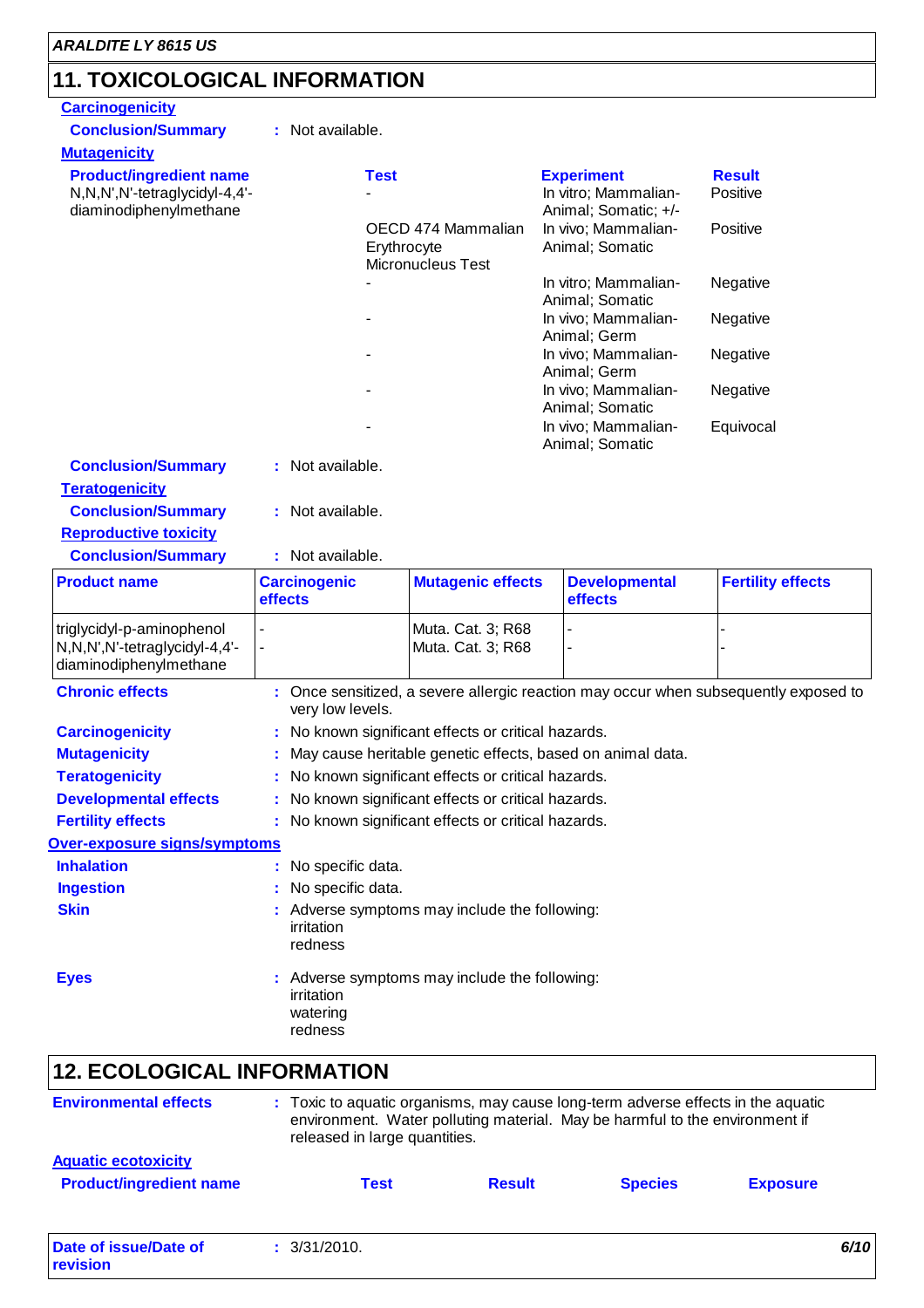# **12. ECOLOGICAL INFORMATION**

| N,N,N',N'-tetraglycidyl-4,4'-<br>diaminodiphenylmethane |                  | <b>DIN DIN 38412</b><br>Part 8                      | Acute IC50<br>>10000 mg/L<br>Fresh water | Bacteria -<br>Pseudomonas<br>putida        | 24 hours Static |
|---------------------------------------------------------|------------------|-----------------------------------------------------|------------------------------------------|--------------------------------------------|-----------------|
|                                                         |                  | OECD 203 Fish,<br><b>Acute Toxicity</b><br>Test     | Acute LC50 7<br>mg/L Fresh water         | Fish - Common<br>carp (Cyprinus<br>carpio) | 96 hours Static |
| <b>Conclusion/Summary</b><br><b>Biodegradability</b>    | : Not available. |                                                     |                                          |                                            |                 |
| <b>Conclusion/Summary</b>                               | : Not available. |                                                     |                                          |                                            |                 |
| <b>Other adverse effects</b>                            |                  | : No known significant effects or critical hazards. |                                          |                                            |                 |
| <b>13. DISPOSAL CONSIDERATIONS</b>                      |                  |                                                     |                                          |                                            |                 |

| <b>Methods of disposal</b>        | : The generation of waste should be avoided or minimised wherever possible. Empty<br>containers or liners may retain some product residues. This material and its container<br>must be disposed of in a safe way. Dispose of surplus and non-recyclable products<br>via a licensed waste disposal contractor. Disposal of this product, solutions and any<br>by-products should at all times comply with the requirements of environmental<br>protection and waste disposal legislation and any regional local authority<br>requirements. Avoid dispersal of spilt material and runoff and contact with soil,<br>waterways, drains and sewers. |
|-----------------------------------|------------------------------------------------------------------------------------------------------------------------------------------------------------------------------------------------------------------------------------------------------------------------------------------------------------------------------------------------------------------------------------------------------------------------------------------------------------------------------------------------------------------------------------------------------------------------------------------------------------------------------------------------|
| European waste catalogue<br>(EWC) | : The relevant EU Directives and local, regional and national regulations must be<br>complied with. It is among the tasks of the end user to assign the waste to waste<br>codes specific to industrial sectors and processes according to the European Waste<br>catalogue. It is recommended that the details be agreed with the waste disposer<br>responsible.                                                                                                                                                                                                                                                                                |
|                                   | 070208                                                                                                                                                                                                                                                                                                                                                                                                                                                                                                                                                                                                                                         |
|                                   | 07 02 08* other still bottoms and reaction residues                                                                                                                                                                                                                                                                                                                                                                                                                                                                                                                                                                                            |
| <b>Hazardous waste</b>            | : The classification of the product may meet the criteria for a hazardous waste.                                                                                                                                                                                                                                                                                                                                                                                                                                                                                                                                                               |

### **14. TRANSPORT INFORMATION**

#### **International transport regulations**

### **Proper shipping name**

| <b>ADR</b>  | Environmentally hazardous substance, liquid, n.o.s. EPOXY RESIN TRIGLYCIDYL-P-<br>AMINOPHENOL                        |
|-------------|----------------------------------------------------------------------------------------------------------------------|
| <b>IMDG</b> | : Environmentally hazardous substance, liquid, n.o.s. (TRIGLYCIDYL-P-AMINOPHENOL) (EPOXY<br>RESIN). Marine pollutant |

**IATA :** Environmentally hazardous substance, liquid, n.o.s. (EPOXY RESIN) (TRIGLYCIDYL-P-AMINOPHENOL)

| <b>Regulatory</b><br>information               | <b>UN number</b> | <b>Classes</b> | <b>Packing</b><br>group | <b>Label</b>   | <b>Additional information</b>                                                    |
|------------------------------------------------|------------------|----------------|-------------------------|----------------|----------------------------------------------------------------------------------|
| Land -<br>road/railway<br><b>ADR/RID Class</b> | <b>UN3082</b>    | 9              | Ш                       | $\mathbf{Y}_2$ | <b>Classification code</b><br>M6<br><b>Hazard identification</b><br>90<br>number |
|                                                |                  |                | III                     |                | <b>Emergency schedules (EmS)</b><br>$F-A, S-F$<br>Marine pollutant               |
| Date of issue/Date of<br>revision              |                  | : 3/31/2010.   |                         |                | 7/10                                                                             |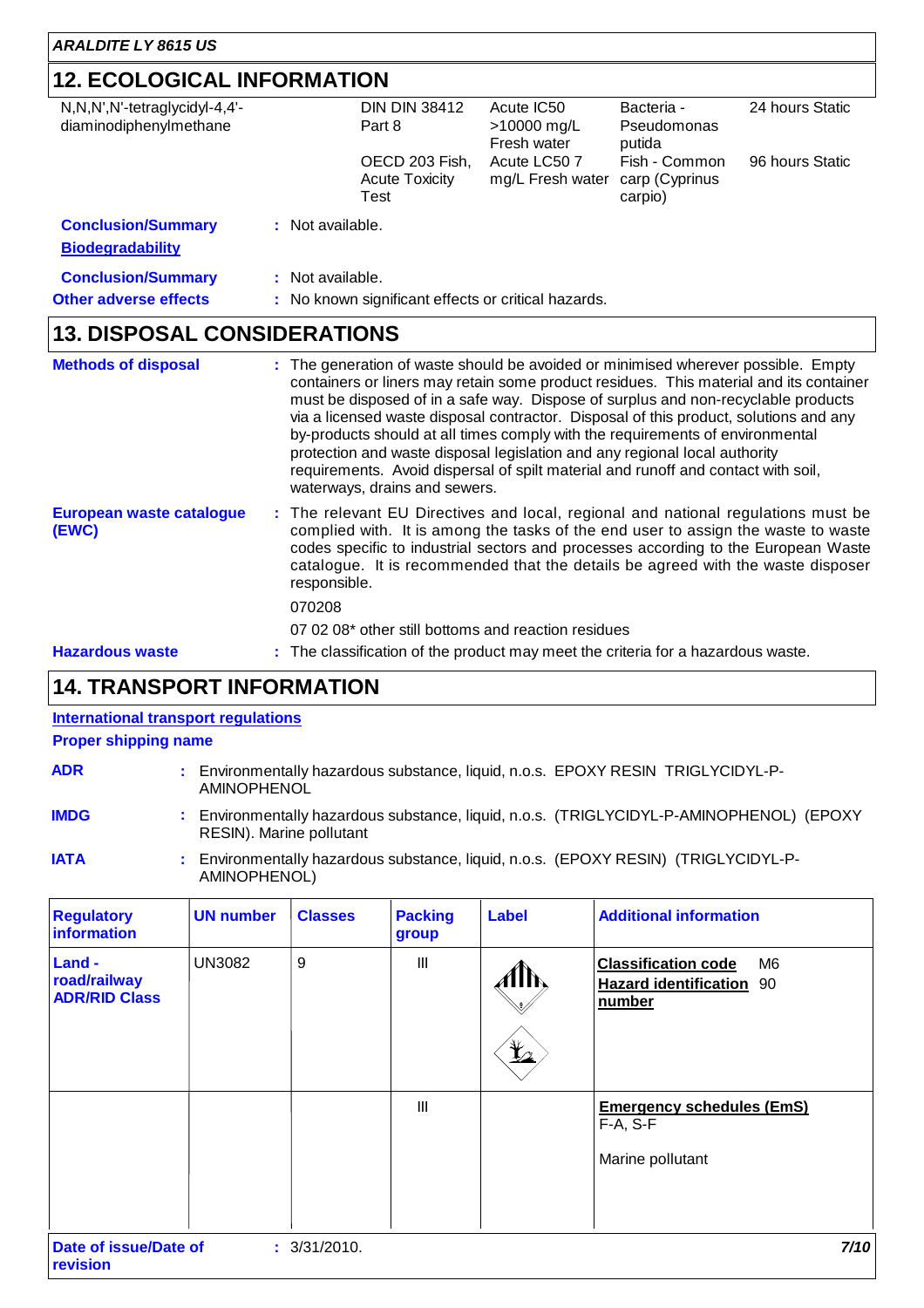| <b>ARALDITE LY 8615 US</b>       |               |   |     |                                       |                                                                                                                                                                                            |
|----------------------------------|---------------|---|-----|---------------------------------------|--------------------------------------------------------------------------------------------------------------------------------------------------------------------------------------------|
| <b>14. TRANSPORT INFORMATION</b> |               |   |     |                                       |                                                                                                                                                                                            |
| <b>Sea</b><br><b>IMDG Class</b>  | <b>UN3082</b> | 9 |     | $\mathbf{r}$                          |                                                                                                                                                                                            |
| Air<br><b>IATA Class</b>         | <b>UN3082</b> | 9 | III | $\mathbf{\mathbf{\underline{Y}}}_{2}$ | <b>Passenger and Cargo Aircraft</b><br>Quantity limitation: 450 L<br>Packaging instructions: 914<br><b>Cargo Aircraft Only Quantity limitation:</b><br>450L<br>Packaging instructions: 914 |

### **15. REGULATORY INFORMATION**

**:**

### **EU regulations**

**Classification and labeling have been determined according to EU Directives 67/548/EEC and 1999/45/EC (including amendments) and take into account the intended product use.**

**Hazard symbol or symbols**



|                                                         | Xn, N | Harmful, Dangerous for the environment                                                                                                                                                                                                                                                                                                                                                                                                                                                                                                                                                                    |
|---------------------------------------------------------|-------|-----------------------------------------------------------------------------------------------------------------------------------------------------------------------------------------------------------------------------------------------------------------------------------------------------------------------------------------------------------------------------------------------------------------------------------------------------------------------------------------------------------------------------------------------------------------------------------------------------------|
| <b>Risk phrases</b>                                     |       | : R68- Possible risk of irreversible effects.<br>R22- Harmful if swallowed.<br>R36/38- Irritating to eyes and skin.<br>R43- May cause sensitisation by skin contact.<br>R51/53- Toxic to aquatic organisms, may cause long-term adverse effects in the<br>aquatic environment.                                                                                                                                                                                                                                                                                                                            |
| <b>Safety phrases</b>                                   |       | : S36/37- Wear suitable protective clothing and gloves.<br>S61- Avoid release to the environment. Refer to special instructions/safety data sheet.                                                                                                                                                                                                                                                                                                                                                                                                                                                        |
| <b>Contains</b>                                         |       | triglycidyl-p-aminophenol<br>bis-[4-(2,3-epoxypropoxy)phenyl]propane<br>N,N,N',N'-tetraglycidyl-4,4'-diaminodiphenylmethane<br>butanedioldiglycidyl ether                                                                                                                                                                                                                                                                                                                                                                                                                                                 |
| <b>Exceptional labelling of</b><br>special preparations |       | : Contains epoxy constituents. See information supplied by the manufacturer.                                                                                                                                                                                                                                                                                                                                                                                                                                                                                                                              |
| <b>International regulations</b>                        |       |                                                                                                                                                                                                                                                                                                                                                                                                                                                                                                                                                                                                           |
| <b>International lists</b>                              |       | : Australia inventory (AICS): All components are listed or exempted.<br>China inventory (IECSC): All components are listed or exempted.<br>Japan inventory: All components are listed or exempted.<br>Korea inventory: All components are listed or exempted.<br>New Zealand Inventory of Chemicals (NZIoC): Not determined.<br>Philippines inventory (PICCS): At least one component is not listed.<br>United States inventory (TSCA 8b): All components are listed or exempted.<br>Europe inventory: All components are listed or exempted.<br>Canada inventory: All components are listed or exempted. |